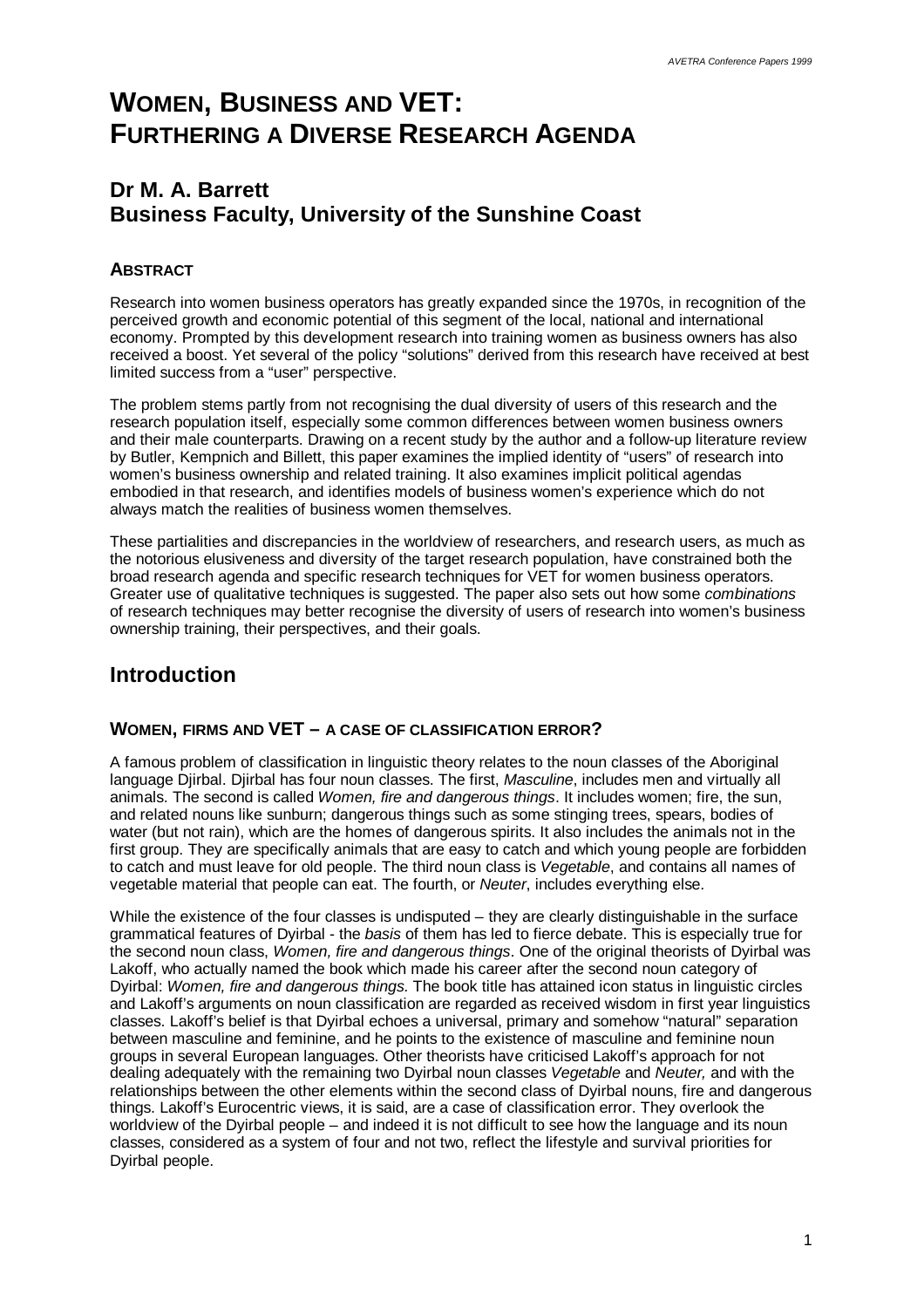Why this excursion into what might seem the arcane realms of linguistic theory? The reason is that linguistic discussions of research into "women, fire and dangerous things", are rather like current discussions of the research into "women, firms and VET". Women, firms and VET also seem to be suffering from various forms of classification error. Specifically, women-owned firms and VET are increasingly seen as being linked together, and indeed they are. But the complexity of the links between women, firms and VET has too often been overlooked. Moreover, the ways women who own firms and their VET needs differ from, say, the VET needs of men who own firms, are also inadequately appreciated. This paper argues that VET policy – which is created by the only some of users of VET research - has suffered from a research agenda which has not sufficiently noted and appreciated the differences within the category "women business owners", and between this group and their male counterparts.

The paper does this in the following way. First, it examines some of the salient details about what we know about women business owners and their firms, and how they differ from men and male-owned firms. Then, it examines current VET policy and the ways the goals of the implied "user" of the research often exemplify a worldview which does not match the diversity of the groups whose needs the research purports to meet. Finally, we posit changes in priorities in research approaches that are suggested by these mismatches and gaps.

# **RESEARCH METHOD**

The research from which these conclusions and recommendations has been derived from:

- 1. a qualitative (structured interview) study of 78 women business owners. The business owners included women from a wide variety of industries and with varied experience of the VET system. For more detail about this, see Barrett (1997).
- 2. a comprehensive literature review of women business owners and related VET policy. (See Butler, Kempnich and Billett (forthcoming, 1999).) There have been a number of reviews carried out recently into women and small business and women and training. The most notable recent publication is *Women in Small Business: A Review of Research* by Roffey et al (1996). Gibb (1997) conducted another stand-alone report for the NCVER. Many research reports also contain substantial reviews of the literature, including ANTA (1997), Bureau of Industry Economics (1991); Coopers and Lybrand (1995); Revesz and Lattimore (1997); SA Women's Advisory Council (1996); Wolcott (1996) and Yellow Pages Australia (1996). The literature review on which the Butler, Kempnich and Billett is paper is based paid particular attention to analyses which challenge or deviate from the "received wisdom" about women in small business and about VET.

# **Characteristics of women business owners and their firms**

#### **SMALL BUSINESS AND WOMEN'S PARTICIPATION**

It is commonly noted that women are an increasing presence in small business. Small business is itself the major source of private sector employment. According to the ABS report *Small Business in Australia* (ABS 1995), just over half of all private sector employment is provided by small businesses and these in turn account for around 97 percent of al private sector businesses. When agricultural businesses are excluded from the figures, small business still accounts for 90 percent of all businesses, and provides 49 percent of private sector employment.

It is regularly noted following Wolcott (1996) that women are establishing small businesses at three or four times the rate of men. This trend is especially marked in the areas of self-employment and home employment. ABS estimates place between 33 percent and 34 percent of all small business operators as women, and a much larger proportion of businesses are cited as having women as major decisionmakers.

#### **THE SIZE OF WOMEN-OWNED FIRMS**

It is known that women-owned firms are smaller than those of men. Women-operated businesses occur more frequently in non-employing businesses than other sized businesses, with 16 percent of non-employers being predominantly women-operated. This compares with only 5 percent of businesses with 1-4 employees and 4 percent of businesses with 5-19 employees. Roffey et al (1996) point out that "between 1989-90 and 1993-94, all of the increase in females working in their own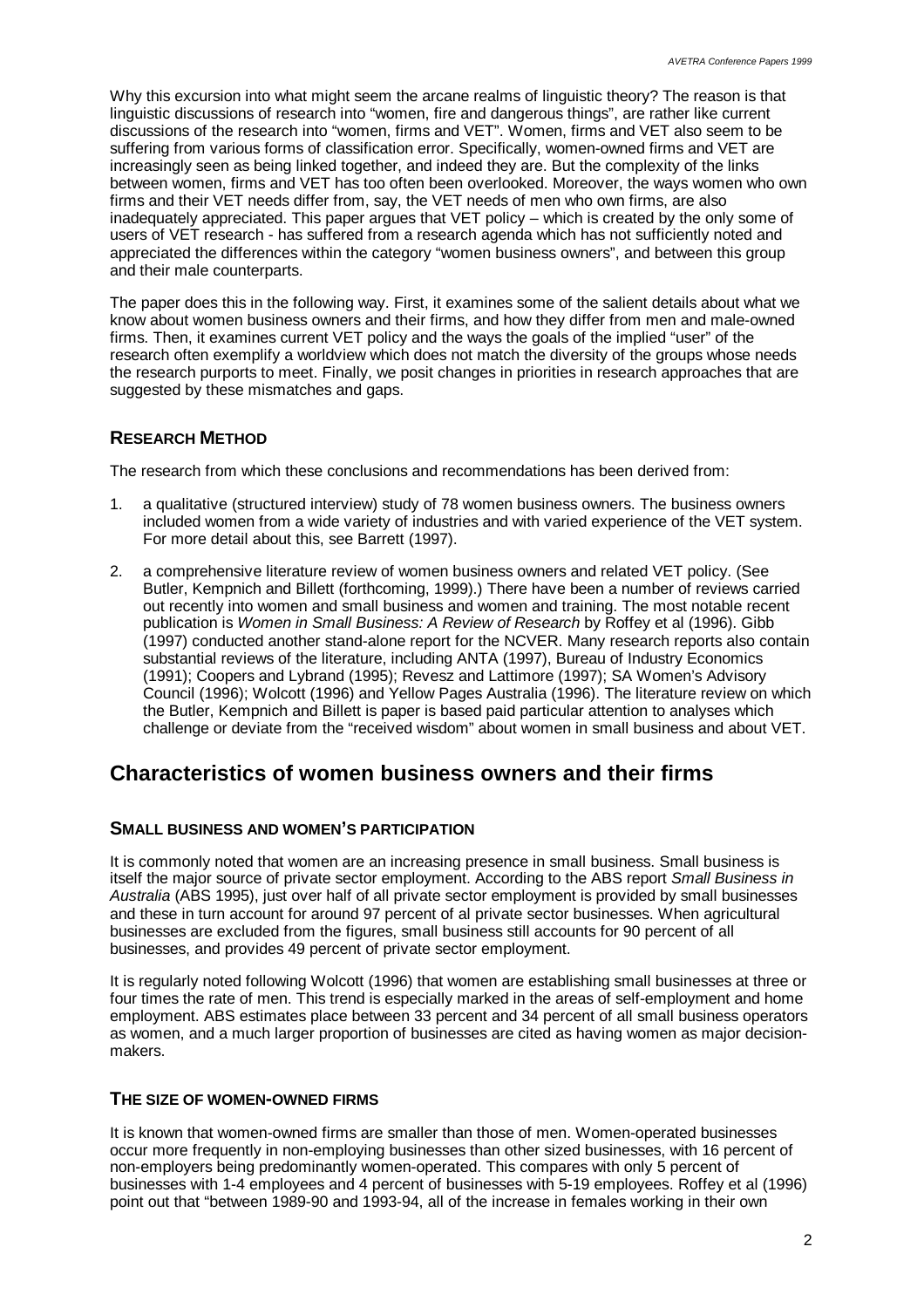business has been in those businesses without any employees." Australian Bureau of Statistics data (ABS 1996, pp 10-18) indicates that a higher proportion of predominantly female-owned businesses have static income and static employment levels than either male owned businesses or businesses where neither male nor female owners predominated. In all, the theme is that women owned firms are smaller than those of men, and often deliberately so.

#### **HIGHLY SEGREGATED WITH RESPECT TO INDUSTRY BASE**

Women owned firms are among the most highly segregated in the world with respect to industry base. The 1997 *ABS Year Book* (ABS 1997) examines the overall structure of the small business sector. It reveals the following about small businesses operated by women in 1994-95:

Of the 310,000 women working in their own business

- $\geq$  28% were in retail trades
- $\geq$  14% were in property and business services
- $\geq$  11% were in personal and other services
- $\ge$  9% were in construction
- $\geq$  8% were in manufacturing
- $\geq$  8% were in health and community services

Similarly, while a little more than one-third of small businesses are operated by women, they tend to be over-represented in the following:

- $\geq$  education (61%)
- $\triangleright$  health and community services (55%)
- $\triangleright$  personal and other services (52%)
- $\geq$  accommodation, cafes and restaurants (48%)
- $\triangleright$  cultural and recreational services (43%)
- retail trade (40.2%)

#### **LEGAL CHARACTERISTICS RELATING TO WOMEN-OWNED BUSINESS**

There are a number of features of the way the law affects women business owners, and the structure of their firms differently from men and their firms. They include contractual relationships, home-based businesses, women as partners in businesses, responsibilities for debt and fairness of property division when a marital relationship ends, and rural businesses involving women.

- **Contractual relationships** The Australian Law Reform Commission has found that the law regarding independent contractors tends to favour men over women. This is because a worker working away from home is more likely to be regarded as an employee. This is a gender-biased test since male independent contractors are more likely to be in this situation than women, who typically work at home. In addition, the legal distinction between an employee and an independent contractor is unclear, leading to uncertainty about whether women contractors are seen as genuinely in business for themselves. The same study has found that women independent contractors tend to earn much less than their male counterparts, and to be more isolated.
- **Home-based businesses** While the majority of women-owned firms are not home-based, it is still true that women are more likely to run home-based businesses than are men. This has an unfavourable consequence for women, arising from local government by-laws restricting homebased businesses.
- **Women as partners in businesses** A larger number of small businesses run by women compared to those run by men fall into the category of sole proprietorships and partnerships which offer no limited legal liability.
- **Implications of relationship breakdown** When a relationship breaks down, and division of property follows under the law of trusts, the law disadvantages women because of its preference for financial contribution rather than other forms of contribution. As we have seen earlier, women often contribute to a business in terms of unpaid labour, and will be disadvantaged in this situation. The law does not deal adequately with cases of "sexually transmitted debt" because it fails to respond adequately to issues such as the quality of consent, the fact that such guarantee transactions are not made at arms length, and the injustice is suffered mainly by women who guarantee their husbands loans, and end up financially disadvantaged.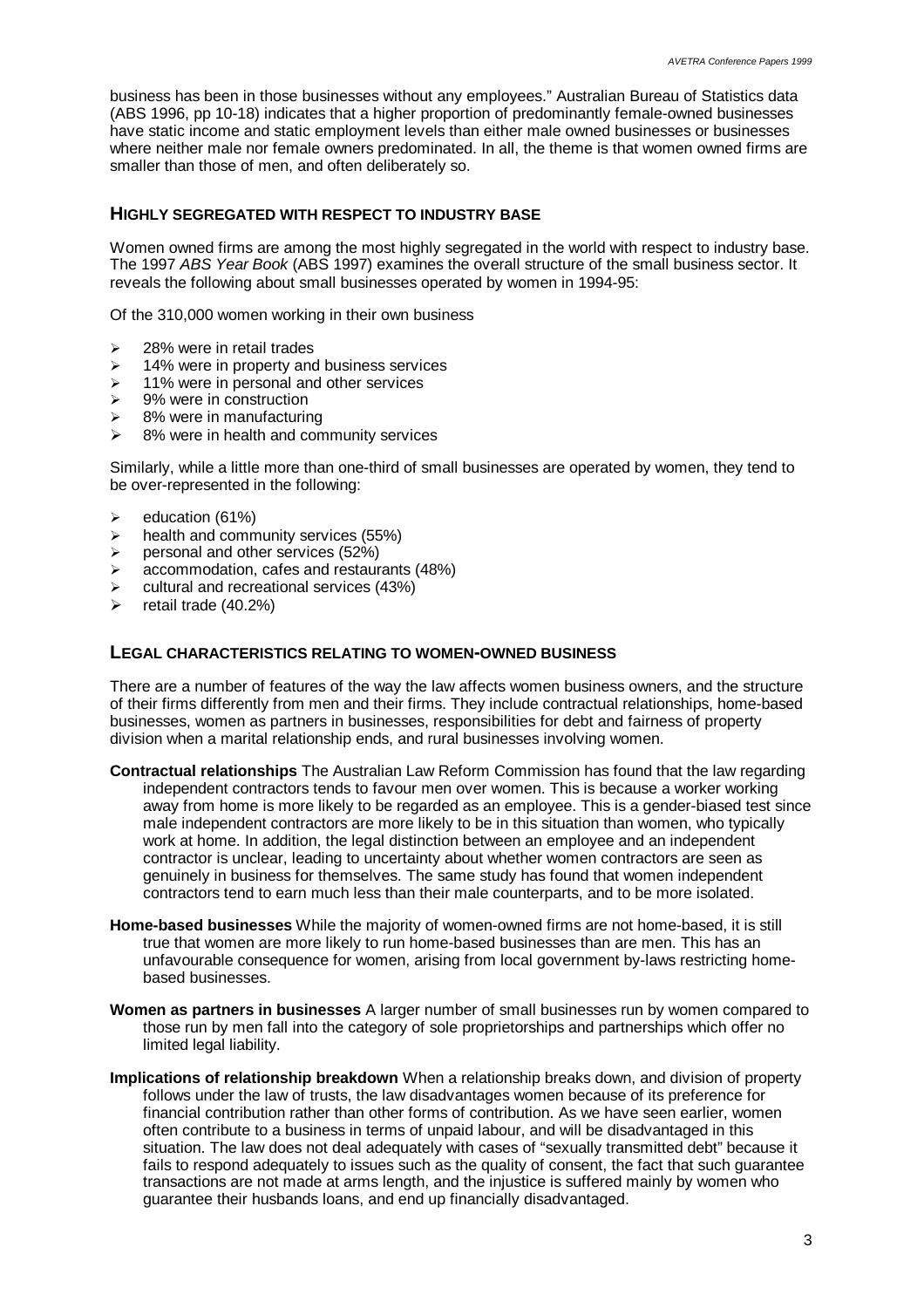**Rural businesses involving women** Farm women are often categorised as non-productive "sleeping" partners which affects the award of damages in cases of negligence resulting in personal injury. Women operating businesses in rural areas are more likely to have difficulty gaining access to child care and relief for child care costs. Finally, farm women are often not sufficiently aware of their rights and obligations in relation to the family business, and access to legal advice for rural women is limited.

### **SUPPORT FROM FAMILY MEMBERS**

While one study (Yellow Pages, 1996) reports that women are more likely to have family members involved in their business than men (79% compared to 70%) most studies tend to show women going it alone. Many studies have reported claims from women that non-participation and sometimes opposition from spouses is a problem for their business operations. Studies of family business (defined as businesses in which members of two or more generations of the same family are actively involved) also suggest women's role in the business is consistently under-recognised.

### **EDUCATION OF WOMEN BUSINESS OWNERS**

While women business owners are better educated than the population in general, and even compared to their male counterparts, the path they pursue towards business ownership has frequently been characterised in the research literature as "less strategic" than that of men. That is, they tend to have less directly business-related education in both the sense of the techniques of business, such as accounting and finance, and education related to the product or service the business offers (Barrett, 1997). This is also echoed in a differing business growth pattern of the businesses themselves. The lesser amount and quality of business-related education and experience of women business owners compared to men may be both a cause and a result of the lesser amount of time women-owned firms have been in operation.

Nevertheless, the notion of a more or less strategic approach to business ownership shows signs of being a value judgement based on a view of business education that assumes a direct and clearly defined path into business is superior. We shall revisit this view in the section on motivations.

# **LIFESTAGE**

No data is collected in Australia regarding age of women entrepreneurs which can be collated with the age of their businesses. However, it is known that 64% of all small business owners are aged between 30 and 50 years, and that a somewhat higher proportion (70%) of women small business owners compared to men are in this age group. Since the median age of starting a family in Australia is 29 years, it is in the prime age group for business ownership that women are also typically faced with child bearing and child rearing responsibilities.

# **MOTIVATIONS**

Researchers have been struck by characteristics that seem to be particular to women small business operators as a group. Differences that are frequently commented on include in the reasons women start businesses, and their seeming lack of entrepreneurial drive and aversion to risk-taking behaviour. These are all reflected in the tendency of women's businesses to be smaller.

Barrett's 1997 study of 78 business owners suggests a link between family responsibilities and women's apparent preference for small scale operations. Other factors emerging from that study include a desire to give priority to the location and ambience of the working environment, and to keep control over how time is organised. Finally, participants frequently spoke of a hobby growing into a viable business, a desire not to confine themselves to one project, and a desire to have adequate time and energy for both business and family responsibilities.

# **The problem of diversity in the users of VET policy**

Now that some of the major characteristics of women-owned firms, and the way they differ from maleowned firms have been outlined, it is appropriate to consider some features of VET policy at the end of the twentieth century. To do this, it is helpful to consider at the outset who are the likely *users* of research into VET for women business owners. This is because the goals – whether implied or explicit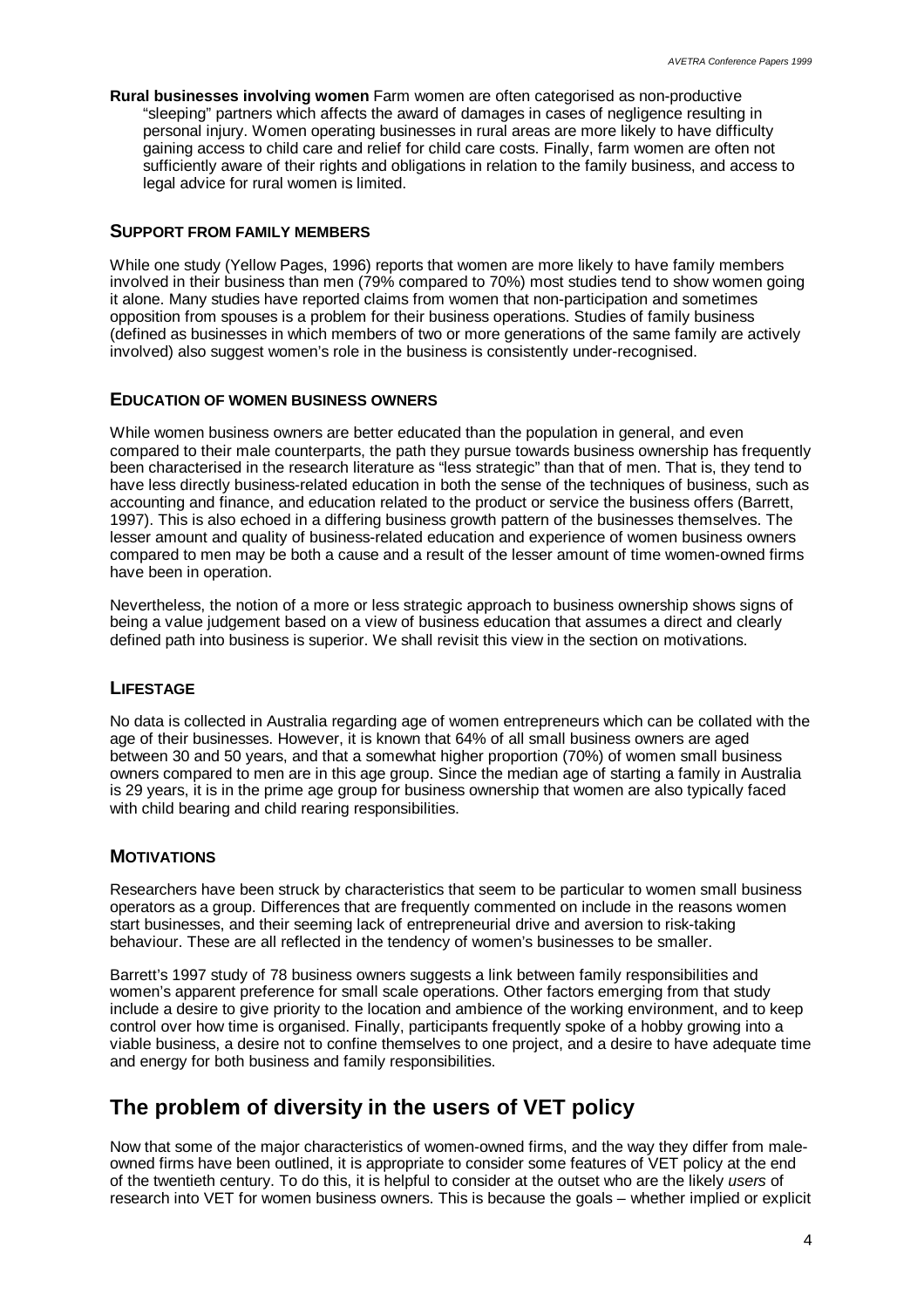– of the users of the research, especially what they seek to develop in terms of policy for small business, may appear as having unwittingly constrained the research approach into this group who, as the statistics in this paper have shown, clearly differ from their male counterparts. The users of the research can be considered to be, broadly speaking, firstly the government commissioning the research and its policy-making bodies, and secondly the providers and clients of VET itself. Let us see initially how the first of these two groups has conceived of the business environment generally, and hence how it conceives the business research in procuring and maintaining the relevance of VET for this environment.

#### **GLOBALISATION**

The latter part of the twentieth century has been characterised as the time in which the phenomenon of globalisation – though gaining ground since the mercantile age – attained an unprecedented momentum. A shorthand definition would include the belief both in the accession of global corporate power and the inevitability of a globalised economy. Many would also note that the term is generally accepted with enthusiasm by business, management and human resource management researchers and practitioners (Hall and Harley, 1995; Sklair, 1996). The call to globalise as rapidly as possible tends to be a key feature of policy measures designed to ensure a skilled workforce advocated by such bodies as the Organisation for Economic Cooperation and Development (OECD), the World Bank, United Nations (UN) and the European Union (EU), as well as recent federal governments, of both Labour and Liberal persuasions in Australia.

Given the acceptance of and enthusiasm for globalisation by both the previous and present governments, it has become virtually a cliché that policies for industry and "business" both large and small, as well as education for work related training, must now be located within a global environment, and poised to assist the country to succeed in a globally competitive era.

# **ECONOMIC DEVELOPMENT**

As a facet of the trend towards globalisation and the need to compete globally, but also in its own right, small business has for the last decade been viewed politically as central to economic development and increasing employment opportunities in Australia. The overall goal of economic policy under the Howard government is set out in the opening pages of the document *Investing for Growth* (Australia 1997). Its stated aim is to deliver "stronger sustainable growth, higher productivity, expanding opportunities and rising living standards." In direct pursuit of this goal, education has become a means of maximising the contribution of human capital in the process of wealth creation.

What this strategy tends to overlook is the diversity of approaches that results from the ways economic development occurs differently at different levels: global, national, state, regional and local. Researchers such as Childs (1997) have pointed out some of these differences: the dependence of local economies on cooperation rather than competition, the ways local economies' priorities may actually conflict with the priorities of nation-level goals, and so on. The same can be said for small businesses, which may have different local and regional relationships from those that are typical for larger businesses, and be more tied up with the well being of the region in which they are located than the vagaries of the share market and global economic trends.

#### **INDUSTRY RESTRUCTURING**

A further feature of the activity associated with rebuilding the national economy and securing its place globally is industry restructuring in all its forms: downsizing, privatisation, outsourcing, a variety of flexible work practices and multi-skilling. While these mainly concern the interaction of business with the state, there has also been considerable emphasis on reforming how individual enterprises do what they do. Beginning with the Structural Efficiency Principle (SEP) in the late 1980s, various forms of change in the relationship between employers and employees have been underway. In particular, large employers - designated as "industry" - have been accorded both increased political status and increased power and authority within the industrial arena.

#### **THE CHANGING NATURE OF WORK**

As a consequence of the changes already noted, there have also been considerable changes to the way work is organised. Traditional notions of career paths and permanent employment are two cases in point. The emergent pattern in many businesses – but especially large ones which are increasingly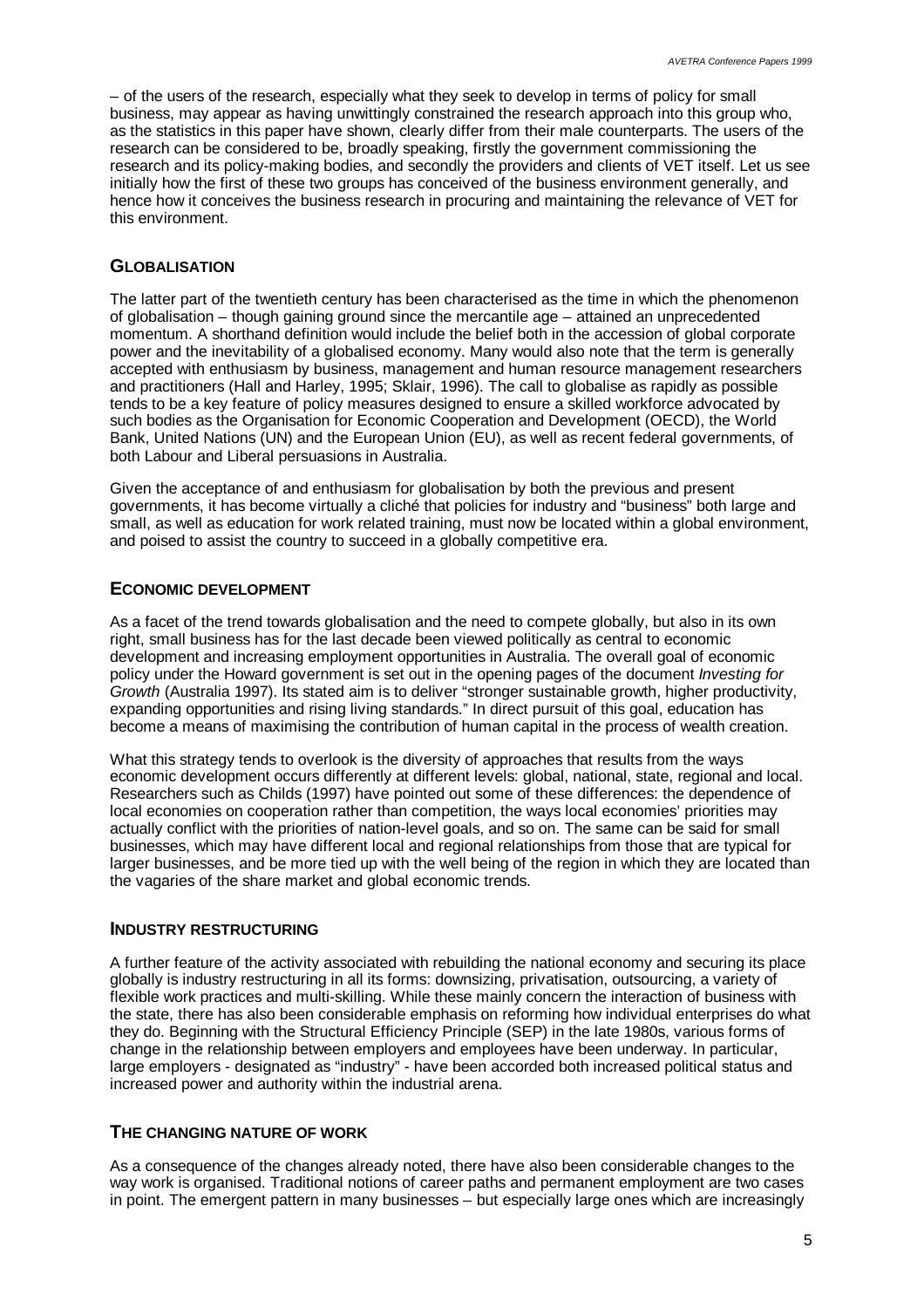taken as the implicit model – is for there to be a small core of permanent workers and an increasing number of peripheral (part-time, casualised, marginal) workers. Core workers, especially as their jobs increasingly involve the use of communication technology, are often described as "knowledge" workers. This group is experiencing both work intensification and extension of working hours, while at the same time being expected to chart their own course through the world of work. That is, they take responsibility for their own work related learning and training, and negotiate their own conditions and rewards. Given the need for an individual to create his or her own career path, many people who in the past would have been employees are now classified as self employed – either by necessity or by choice.

#### **INDUSTRIAL RELATIONS**

Given the greater political status given to the conservative political agenda, it is scarcely surprising that the key words in industrial relations for the last decade and more have been flexibility and productivity. At one level, it could be considered that small business and their operators are already expert in the art of "flexible" work practices. While such practices are most often negotiated in the workplace in an informal manner, and without the support or intervention of unions (since small business has always been characterised as relatively devoid of union presence), a number of tradeoffs between employee and employees can be seen to result. One of these relevant to this paper is the trade-off between formally recognised and accredited training, linked to levels of skills and pay, and non-accredited "learning on the job". Supposedly new ways of organising work, those which are based in the workplace and which are supposed to deliver competitive advantage, may have no potential to benefit small business because they have already been unofficially used for many years.

#### **ENCOURAGING SMALL BUSINESS GROWTH**

The developments outlined so far as being among the explicit and implicit goals of policy makers all point to the generalised goal of establishing a pro-business political climate. In addition, Australian federal and state governments have actively targeted increasing the overall number of small businesses as a major area of economic policy. The current government's aim for 1998 of creating 40,000 new small businesses in Australia, while rhetorically recognising the significance of small business in the Australian economy, is also aimed at creating jobs within a stubbornly high unemployment environment.

# **The users of VET research for small business – a certain diversity**

If these are the explicit or implied goals of the government-based commissioners and users of research into VET for women business owners, how do they square with the goals – so far as we can ascertain them – of the other group of research users, the VET providers and their clients?

Given the data presented earlier on the differences between women owned businesses and men owned businesses, as well as the different experience of the business environment of the two broad groups of users of VET research, there are likely to be considerable differences between the aims of the two groups. As we noted, the reality of globalisation and the degree of enthusiasm with which it is likely to be embraced, could be expected to be very different things for small and large businesses. Even where the goal of globalisation is welcomed by small business, the means for small business to achieve competitiveness is known to be different from that of large business, with small businesses needing to maintain a closer commitment to the needs of their immediate communities. Merely encouraging small business growth because it is assumed to be a common aim for large and small business, may in fact overlook the volatility of the small business sector. Even the most basic of small business courses points out, along with Collins et al (1995), that small business is a high risk affair with high casualty rates, especially within the first five years. The possibility of bankruptcy is a daily reality that is often beyond the control of the small business operator.

To add to these fundamentals, the traditional "on the job" approach to training typical of small business – now being regarded as a possible model for large business – may, as a result of the accreditation/non-accreditation trade-off, actually mean that being trained in a small business may well bring less recognition to those being trained *and* those businesses doing the training.

All this could already be said as a generality about the different goals of the second group users of VET research, ie small business in general, irrespective of whether the business is male or female owned. However, to add to the complexity, it needs to be recognised how much less is known about female owners of businesses than their male counterparts. While there is some consensus about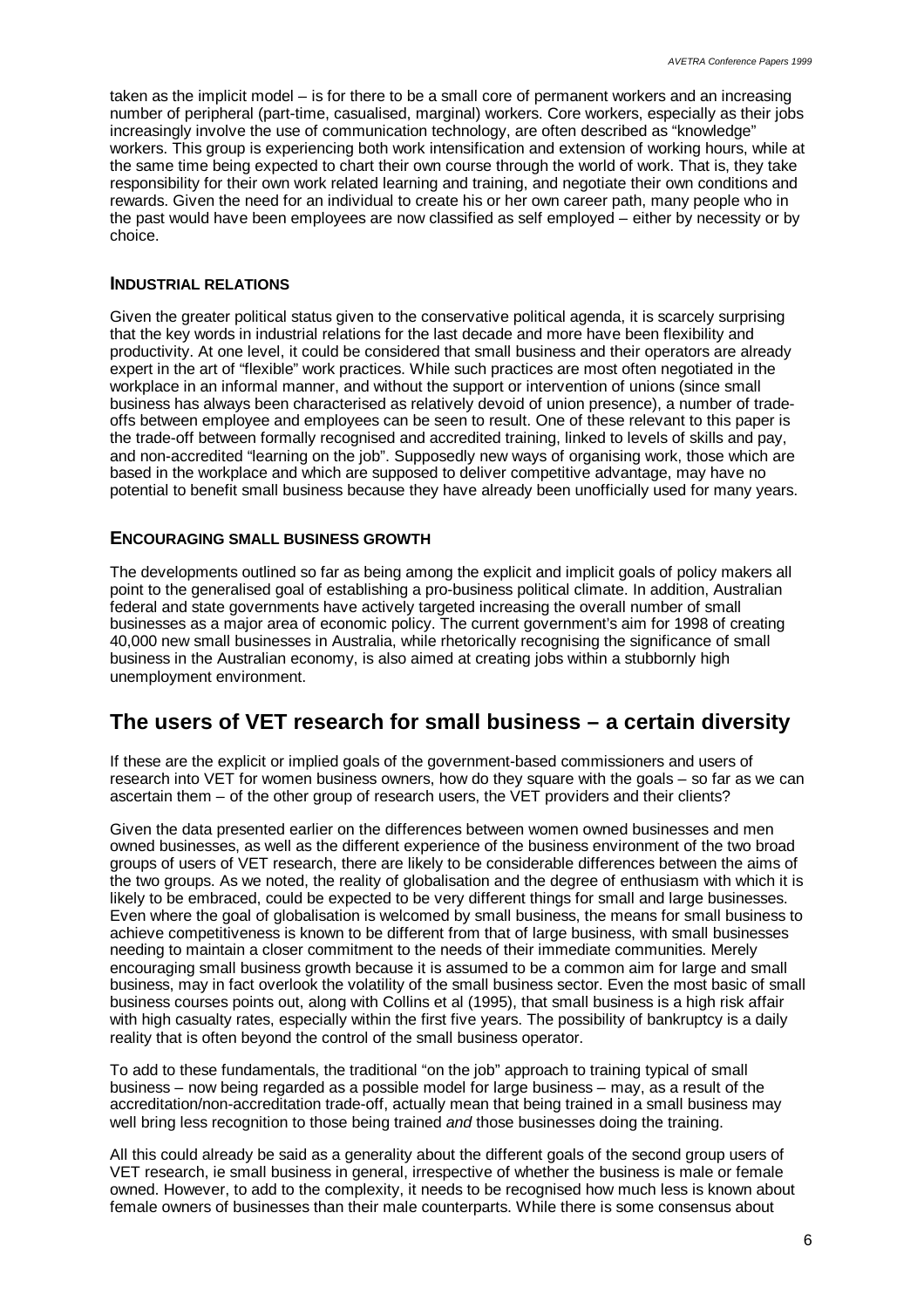some characteristics of white, well educated and middle class women business operators, there is little definitive information about other groups of women. Roffey et al (1996) rightly point out that the category "women" needs to be recognised as a concept accommodating considerable differences across cultural background, socio-economic status, family structure, and so on. In the face of this ignorance, many kinds of classification error become possible and even probable. The original classification error of believing that the interests of small and large businesses are similar in respect of globalisation, and the other developments listed, can only be compounded by assuming that the features and interests of male owned small businesses are essentially the same as those of female owned ones. This in turn is compounded by assuming that the interests of all female business owners are the same when in fact they cover a diversity of groups, some of them poorly understood.

In particular though, we need to be aware of assuming that the trend towards greater numbers of women owned businesses necessarily translates into a more rapid or at least a commensurate increase in small business employment. It is possible in any case to overestimate the contribution of small business to employment, and to overlook the fact, for example, that over half of all small businesses have no employees. The phenomenon of the comparative "feminisation" of some areas of business also has some lessons. While these areas of a comparative concentration of women owned businesses form a major proportion of the service sector, and hence are perceived as growth areas for employment, this growth has by not manifested itself in terms that would justify the glowing projections of some policy makers. In particular, women do not yet have a major presence in information technology focussed industries.

Further, and by no means finally, the clichéd view that women's entry into business is "less strategic" may seem far less certain and even desirable if more research is done into what is emerging as a radically different goal for being in business in the first place on the part of many women business owners. Having a varied educational background and deliberately keeping the business small, at least in comparison with male-owned businesses, may suggest a very strategic approach to managing the demands of business ownership. The strategy would allow a reasonable income that allows room for other aspects of life. It would also allow an individual to exercise a large degree of control over her working life.

There is a further revision needed of views concerning women's supposed lack of an entrepreneurial drive and aversion to risk-taking behaviour. Many studies indicate that women's businesses are less likely to fail than men's. They attribute this to better preparation at start-up, keeping debt and overheads low and pursuing other deliberate strategies aimed at keeping the business small (Employment and Skills Formation Council 1994). If this is so, we need to question beliefs frequently enshrined in policy, that women in business need to be encouraged to behave more as male business owners do.

# **Towards a remedy – furthering a diverse research agenda**

What do we need to do to prevent the surreptitious but still damaging tendency to classification error in considering the research agenda for VET aimed at women in business? In the first instance, it might be argued, we need to separate the political interests of the commissioners of research from those of the research subjects. Given the inevitable link between the political and economic agendas of government, and the perceived importance to these agendas of business, including small business, this must remain a distant hope. At least, however, it should be possible to maintain a plurality of views – an acceptance of the likelihood, indeed the inevitability, of diversity in this particular research agenda.

# **QUALITATIVE RESEARCH TECHNIQUES**

So far as research techniques are concerned, an increased attention to qualitative research approaches holds some promise. Qualitative research involves getting subjects to speak for themselves, in their own voices about their own selection of issues. Qualitative techniques have long been advocated as the appropriate approach to getting subjects to comment on the "residue" of statistical studies – those unexplained or "odd" findings that make sense only in the light of research subjects' comments on them. However they are also ideally suited to developing new themes, discovering the topics of interest to new and unexplored groups of subjects, where it is dangerous to assume that ready-made research instruments with built-in parameters and foci will be adequate.